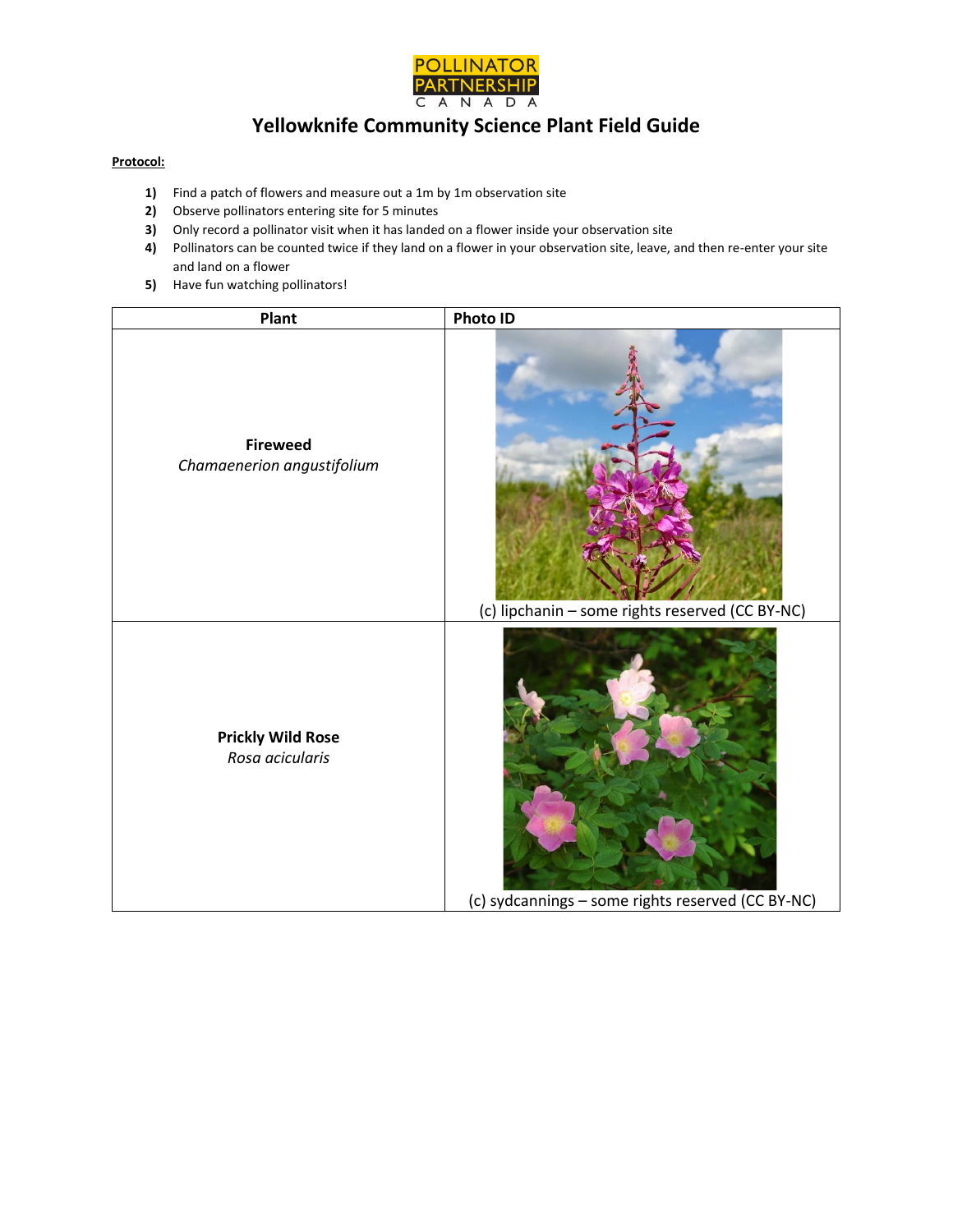

| <b>Boreal Sweet Vetch</b><br>Hedysarum boreale | (c) Steve Ansell - some rights reserved (CC BY-NC) |
|------------------------------------------------|----------------------------------------------------|
| <b>Alpine Sweet Vetch</b><br>Hedysarum alpinum | (c) C Graydon - some rights reserved (CC BY-NC)    |
| <b>Showy Crazyweed</b><br>Oxytropis splendens  | (c) stinglessbee - some rights reserved (CC BY-NC) |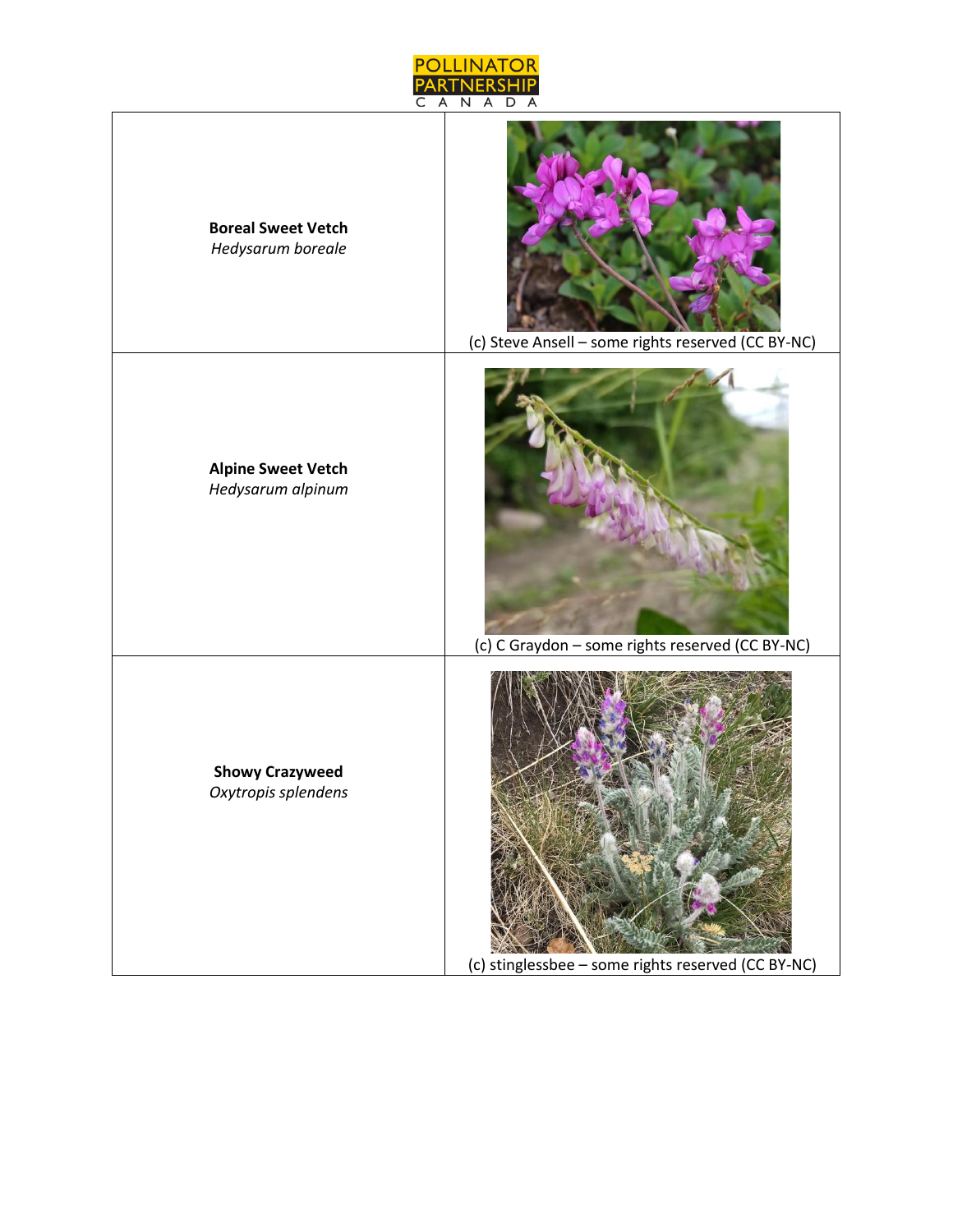

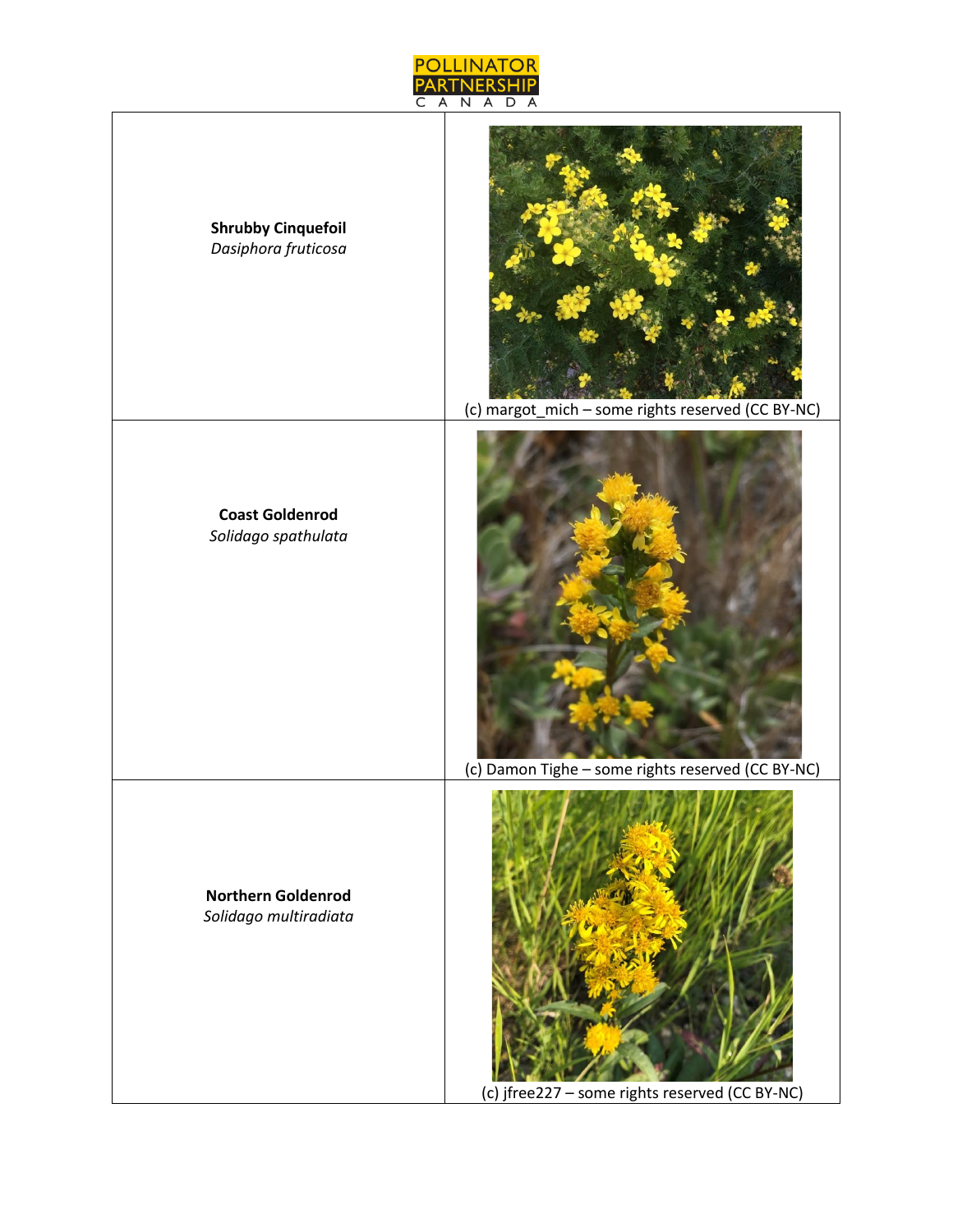

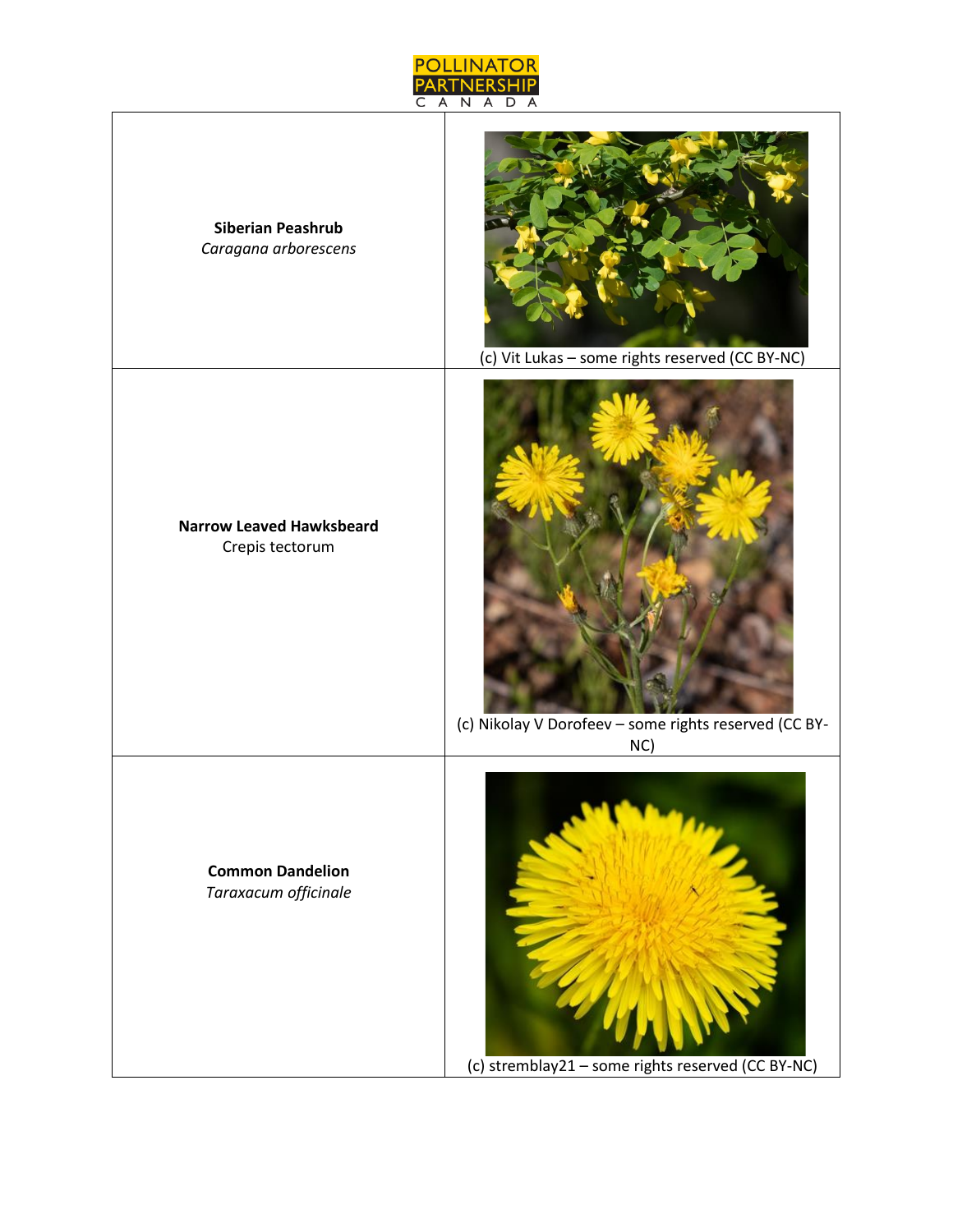

**Common Yarrow** *Achillea millefolium*

> **Grayleaf Willow** *Salix glauca*

**Labrador Tea** *Rhododendron groenlandicum*

(c) dgcurrywheel – some rights reserved (CC BY-NC)



(c) sydcannings – some rights reserved (CC BY-NC)



(c) klewis595 – some rights reserved (CC BY-NC)